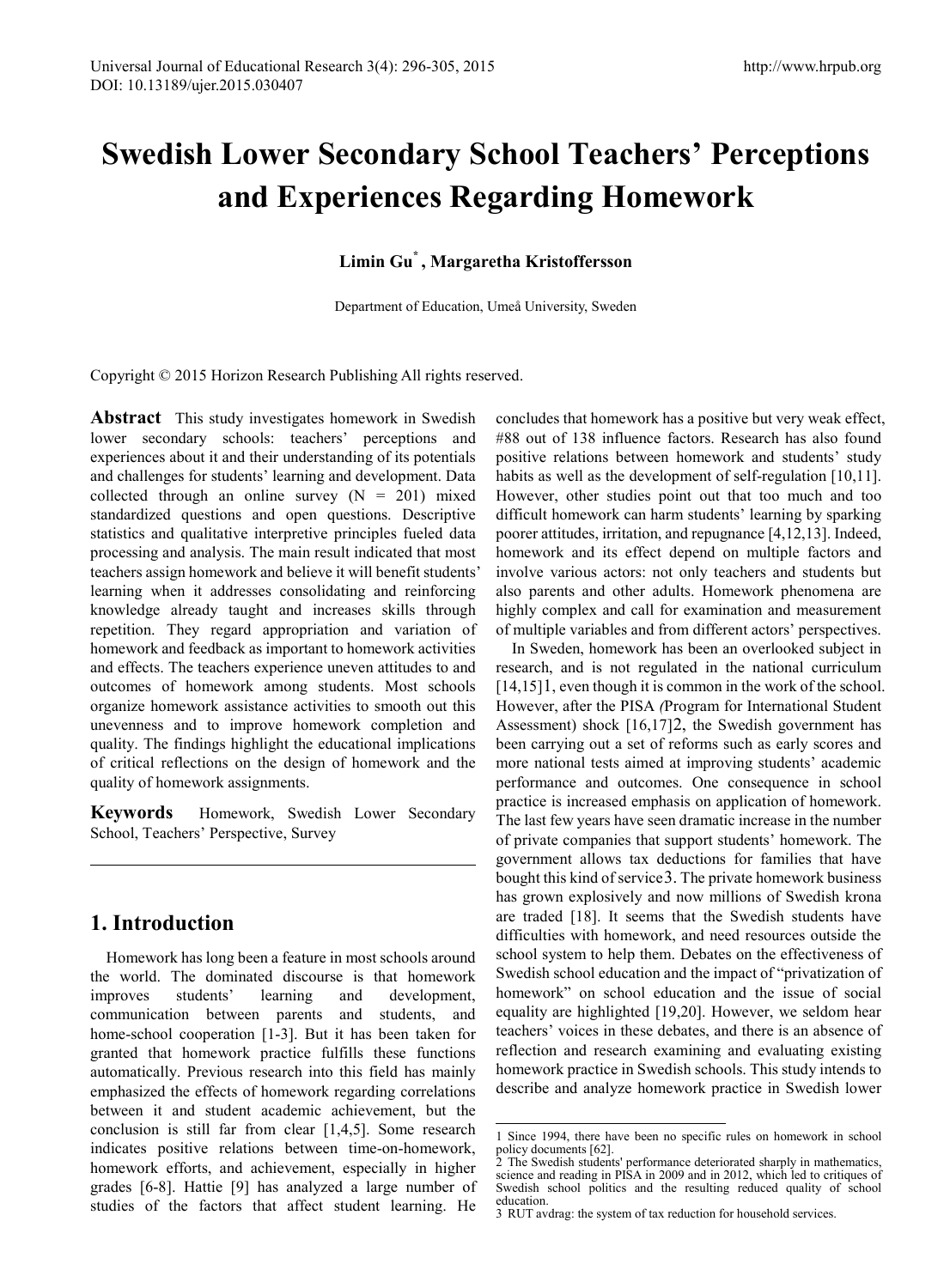secondary school from teachers' perspective, and discuss the potentials and challenges related to homework for students' learning and development. The research questions are:

- What are teachers' experiences with homework activities and outcomes?
- How do teachers perceive homework's purpose and the critical factors affecting its implementation and performance?
- What can be the educational implications for teachers' work?

# **2. Research in the Field**

Cooper [21] defines homework as a teacher-initiated task aimed at increasing students' effective learning on their own outside of school. According to Epstein & Van Voorhis [22], Van Voorhis [23] and Warton [24], there are mainly two purposes for homework: instructional and non-instructional. Regarding the instructional aspect, research from the last two decades has mainly demonstrated the positive influence of homework on achievement [1]. Cooper and Van Valentine [25] find a significant relationship between homework and achievement depending on students' grade levels: the positive correlations are more strongly associated with high school students than those in elementary school. This is because homework serves different purposes and thus has different types of assignments adapted to students at different grade levels. Elementary school teachers tend to use homework to improve younger students' basic skills and enforce good study habits rather than reinforce academic content [22,24]. In accordance with other instructional techniques, homework can produce a substantial positive effect on higher-grade students' performance at school [21]. However, research also indicates the homework-achievement association is highly complex, affected by multiple variables such as homework time and frequency, subject matter, subjective efforts, prior knowledge, cognitive abilities, school quality, emotions, motivation and volition, and gender. This calls for multilevel analysis models across different levels, such as class level, between-student level and within-student level, as well as across cultures [1,7,26-28].

Several researchers who emphasize certain behaviors, skills, and self-beliefs in relation to homework activities employ the concept of self-regulation of learning (SRL) [5,11,29,30]. They have argued for a positive relationship between SRL and motivation and effort in completing homework, which increases with grade [31,32]. In a literature review, Ramdass and Zimmerman [8] conclude positive relationships between homework activities and self-efficacy, self-reflection, responsibility for learning, goal setting; management of time, and maintaining attention and focus. In doing homework, students practice self-regulatory behaviors such as planning, managing, and organizing tasks; overcoming unwanted emotions; and reflecting on what has been learned. In designing and managing homework, important factors are appropriate amount and degree of

difficulty of homework and teachers' explicit instructions about the tasks [33]. When homework is overly challenging it can lead to frustration, impatience, low-esteem, and lower academic self-efficiency, especially among struggling students [8].

Recent research has emphasized homework's social dimensions. For instance, a Danish research group has studied what homework means to different actors such as students and their parents in their everyday lives. They found homework has a role in conducting children's identity as "school-pupil" and making connections and boundaries between home and school, as well as functioning as an element in socialization to schooling and labor [3]. Also, some studies support a significantly positive correlation between parents' involvement in the homework process and students' homework experiences and outcomes [2,34-38]. Dumont, Trautwein, Lüdtke, Neumann, Niggli and Schnyder [39] found that positive forms of parental help with homework have a positive correlation with students' positive homework attitudes and behaviors.

More recent research, however, has addressed and discussed negative consequences of homework, especially from students' perspectives. Students have more negative attitudes towards homework with lower motivation in general because they do not see the meaning of doing homework [40,41]. Homework-related stress has also come to some attention [42-44]. Research also shows how parents' involvement connected with homework could lead to conflicts between children and parents. Disagreements on when and how to complete homework usually lead to family stress [37,43,45]. Some studies indicate that there is a potential danger for homework to contribute to more unequal schooling with increased gaps among students based on their backgrounds in terms of class, gender, ethnicity, family background and the school culture differences [7,46-49].

## **3. Study Design**

## **3.1. Data Collection**

This study was based on an online survey of lower secondary school teachers  $(N = 201)$  from nine municipalities in Sweden. The survey, which took the form of a questionnaire, began with questions regarding background information (A) and contained four main themes consisting of a total of 69 items. The four themes are: homework activities and outcomes (B); perceptions of homework aims (C); pedagogical strategies concerning homework design and management (D); and school-organized homework assistant activities (E). The design of the themes and items was partly inspired by prior research exploring the instructional and non-instructional purposes of homework, homework types and characteristics, homework completion [1,8,24,50], and partly based on knowledge and reflections on the results of the pilot teacher survey, conducted in one municipality in 2011 [51].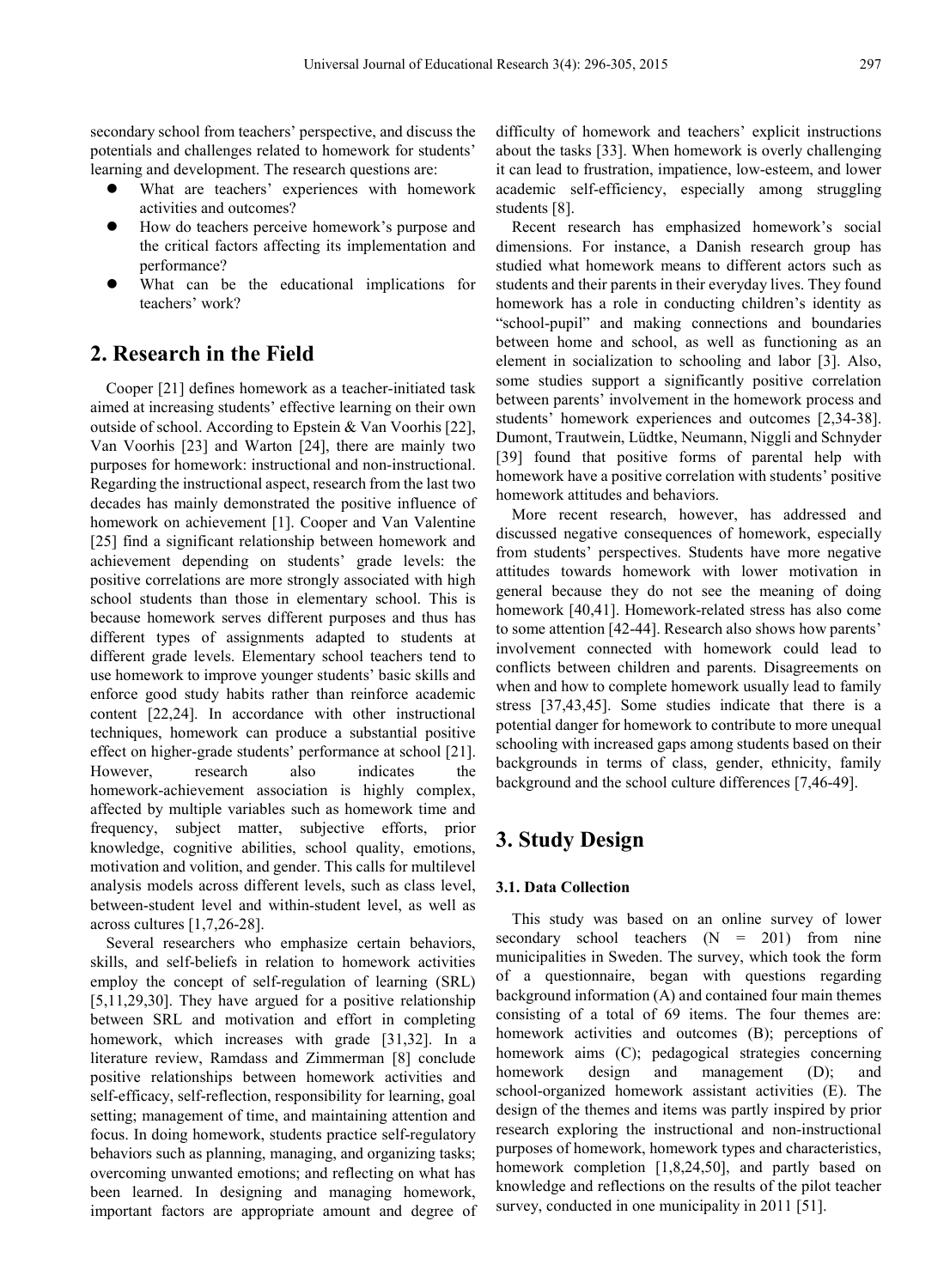The survey was a combination of single- and multiple-choice, rating scales, and open questions [52]. Rating scale questions provide statements regarding the respondents' degrees of agreement from scales 1 to 6, where 6 is most important (or agree mostly). Open questions are provided at the end of every theme and give the respondents the opportunity to explain the choices they made or provide other relevant thoughts and comments. Table 1 presents an overview of the distribution of the items in relation to the themes and types of questions.

| Themes<br>Types<br>of question | А | B | C  | D  | E |
|--------------------------------|---|---|----|----|---|
| Single/multiple-choice         |   | 8 |    |    |   |
| Rating scale                   |   |   | 22 |    |   |
| Open question                  |   |   |    |    |   |
| Total                          |   | c | 23 | 10 |   |

**Table 1**. Design of the survey

#### **3.2. Procedure, Participants and Ethical Consideration**

The selection of municipalities was based on distribution in terms of geographical locations that represent different parts of the country such as northern, middle, southern, coastal and inland areas, as well as different population sizes in order to provide a wider range of samples with different circumstances [53]. Telephone contact was made in March 2012 with persons responsible for education of grades 7-9 in the educational departments in 15 municipalities. Of these 15 municipalities, only nine gave positive responses. Among these nine municipalities, one is located in the southern part of Sweden, four in the northern part, and four in the middle part. Five municipalities are located in inland areas, while the other four are in coastal areas. The population sizes also differ; there are three small municipalities with 10,000-15,000 inhabitants, one large city with almost 200,000 inhabitants, and five middle-sized municipalities with between 55,000 and 97,000 inhabitants. Politically and ideologically there are not as many differences among those municipalities because of the country's governing system. However, in terms of school education there could be some differences in terms of economic resources because of the municipalization of education in the early 1990s [4](#page-2-1) that followed the decentralization of education [54]. The current study was not intended to compare the differences among schools from the different municipalities, but tried to involve varied samples to represent as many different circumstances as possible in order to provide a general picture of the research objectives [53].

After telephone contact, information about the study was sent to the contact persons in each municipality via e-mail. All grade 7-9 teachers in public schools were invited to participate in the survey. Together with a missive letter

<span id="page-2-0"></span>**.** 

where the research aim and principle of confidentiality is explained, the online address linking to the survey was sent to the contact person in each municipality and then sent further to all lower secondary school teachers via their e-mail systems within respective municipalities. A reminder notice was sent to all participants on the mail lists through the contact persons in the municipalities after the first deadline was passed. Finally, 212 teachers filled out the online survey, of which 11 were not completed or made errors, which means a total 201 questionnaires were available.

#### **3.3. Attrition of Survey Response**

The total population of teachers in this category was about 550 in 2012, according to the information gathered from the nine municipalities[5](#page-2-2). As we can see, the response rates were low in this case (36.5 %). There are two likely reasons for the larger attrition of response. First, teachers work under great pressure in terms of lack of time, which has been a well-known factor. In the current study, it seemed that a quite large number of teachers did not give priority to answering the questionnaire. The Web-based survey, in which participation was voluntarily and anonymous and incentives were not applied, put higher demands on the participants' willingness and their priority, which could have caused the lower response rates [55]. Ejlertsson [56] also points out that the proportion of participants in various surveys has decreased radically during recent decades, partly because of the development of the information and communication society, in which most people are exposed to a barrage of advertising and information that affects their motivation to participate in surveys. The second reason could be, as we mentioned earlier, Swedish teachers have been quite silent in the public debate and discussions on homework, which could mean a lower level of teacher interest in this topic in general. If this was the case, the low response rates also could signal the lack of teachers' emphasis and reflection on homework issues in Swedish lower secondary schools.

## **3.4. Data Processing and Analysis**

This study aims to learn about teachers' experiences, understanding, opinions, and attitudes towards homework. There is no intent to prove cause-and-effect and correlations among the variables. A descriptive statistics approach is adopted to measure and analyze the main data from survey [52]. A number of analytical strategies and functions in Excel are used to measure and interpret different types of data including single- and multiple-choice questions, nominal scales, and ordinal scales.

Because the distances between adjacent scales in the rating-scale questions are not equal to each other, the scales should be regarded as ordinal. It was therefore more

<span id="page-2-2"></span><span id="page-2-1"></span><sup>4</sup> Municipalization of school was implemented in 1991 with the aim of transferring more responsibility for the Swedish school system from the state to local governments.

<sup>5</sup> Several municipalities could only provide an approximate number of available teachers in this category during the period of investigation because of the mobility of the teachers in terms of sickness, parental leave, retirement, etc.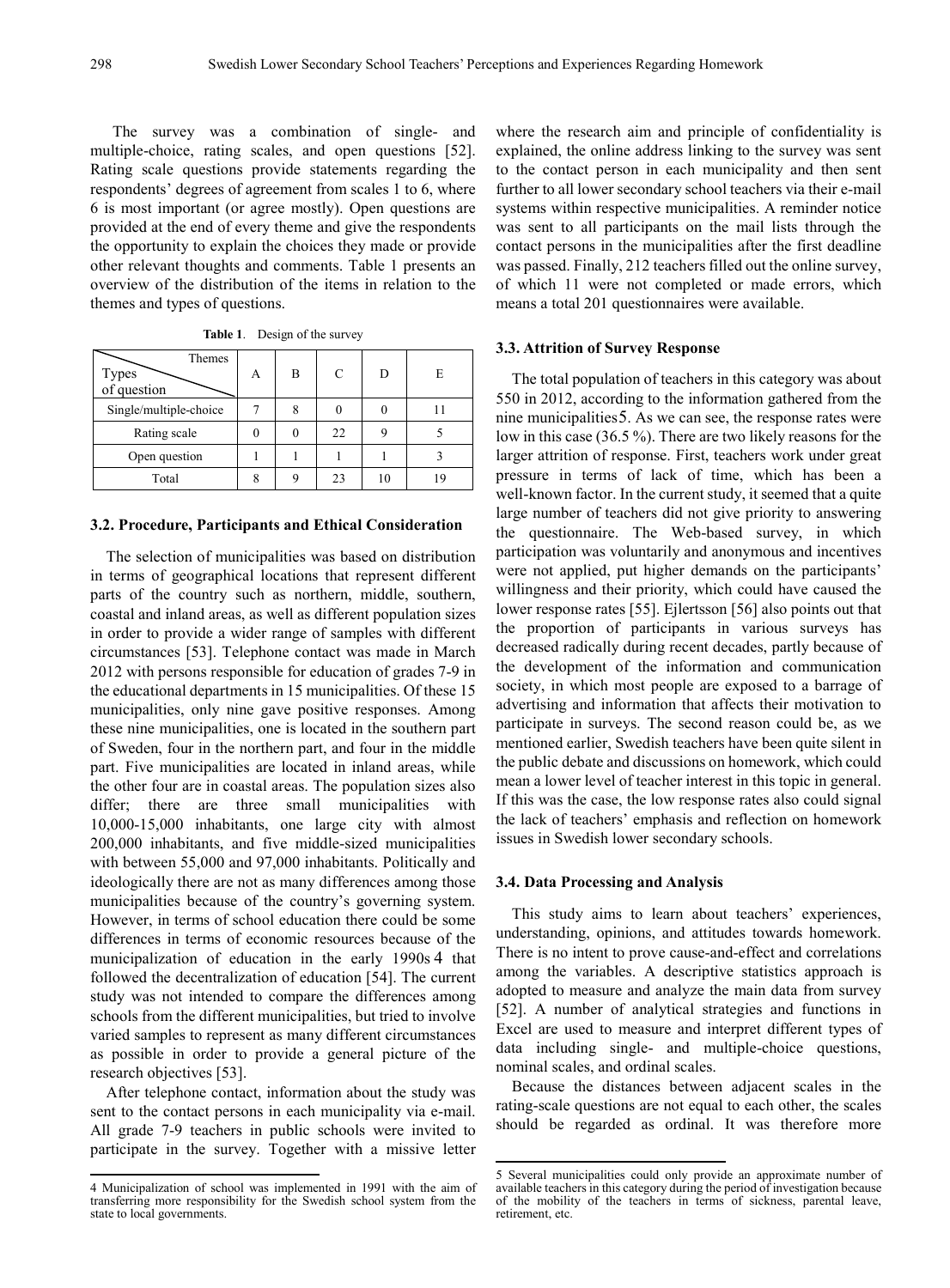appropriate to measure median (i.e., MD, fiftieth percentile), mode (the most frequently occurring number) and interquartile ranges (i.e., IQR, distributional measurements on variation or spread) instead of measuring mean and standard deviations, in order to provide an accurate picture of the central tendencies and their variations in teachers' answers [52]. Data from open questions in the survey in form of free text are analyzed by adapting the systematic process of developing codes and themes in relation to the research objectives that involves an integrated process of reading, interpreting and reflection [57]. The teachers' comments provide us with richer and contextualized information that supports identifying, illustrating, and understanding the tendencies emerging in the questionnaire [58].

## **4. Main Findings**

A total of 201 teachers  $(N = 201)$  completed the Web-based survey; the dominant group was female teachers  $(N = 160, 80\%)$ .

| Personal info.               | Mean | SD.  | Min | Max |
|------------------------------|------|------|-----|-----|
| Age (year)                   | 46   | 9.32 | 25  | 65  |
| teacher qualification (year) | 16   | 9.94 |     | 40  |
| working as teacher (year)    | 15   | 9.77 | 0.4 | 40  |

**Table 2.** Background information of the teachers

Table 2 presents some background information about the teachers, indicating a rather heterogeneous respondent group (SD>9), which means that teachers' experiences could differ greatly. The teachers represent all school subjects, but the greatest groups are language (Swedish 31 %, English 26 %, and other languages 14 %), mathematics (31 %), science studies (24 %), and social studies teachers (21 %)[6](#page-3-0).

## **4.1. Homework Activities and Outcomes**

A total of 166 teachers (83 %) report that they do assign homework in their respective teaching subjects. Thirty-five teachers (17 %) do not assign homework, and therefore skipped questions concerning the types, subjects, time, frequency and outcomes of homework assignments. The following percentages presented in this section are based on  $N = 166$ . The major types of homework assignments are reading (N = 94, 57 %), writing (N = 90, 54 %), memorizing vocabulary (N = 73, 44 %), counting (N = 50, 30 %), project work ( $N = 50$ , 30 %) and mathematical problem solving ( $N =$ 36, 22 %), where multiple choices are allowed. Swedish, mathematics, English, other languages, nature studies, and social studies are the subjects in which the most homework was assigned. Ninety seven teachers (58 %) give homework less than once a week, and 61 teachers (37 %) assign homework once or twice a week. Only one teacher assigns homework every day. More than half the teachers estimate

that students need 15-30 minutes to complete their homework each week. Only 12 teachers estimate that the students need more than one hour to finish the homework within a week. It seems that the amount of homework and the time required to complete it are not demanding in general. However, how much time student spend doing homework differs depending on the characteristics of the assignments and students' individual circumstances, as observed by some teachers. The estimated time that teachers reported only refers to their own teaching subjects, which means that a student could have several homework assignments from different subject teachers during a week.

Generally, the teachers are quite positive regarding students' outcomes of homework. More than half of the teachers feel that the students complete homework well. Only 12 % of teachers report negative results from homework. However, a total of 84 teachers have made comments in the open question, and their comments reveal more negative experiences. The majority recognizes distinctions among student groups: *some of them always do their homework and many complete the homework with good results*, but *some of the students never do homework or do not submit it on time.* It is therefore hard to give a general answer to this question, according to the teachers surveyed.

In teachers' comments, words such as *students' attitudes, motivation, special needs, leisure time activities* are frequently mentioned, and could therefore be understood as critical variables identified by the teachers that affect the completion and outcomes of homework by students. The following are some examples:

*The attitude many students have is that school work should be done during school time and not in their leisure time, and homework is only needed before the tests. There are of course many who always do their homework, but I see a clear tendency that more and more students do not (do their homework).* (Teacher no. 122)

*They (students) don't understand what is best for them and the value of repetition. There is no immediate and direct link between "to do homework" and to learn things or to get scores. They often choose the easy way and prefer a fun leisure time activity more than homework that sometimes is "tough."* (Teacher no. 30)

*I have many students with social difficulties (teenagers!), and to do homework could sometimes be more difficult than to hang out with friends!* (Teacher no. 35)

According to a number of teachers, homework can benefit study-motivated and goal-oriented students who always carry out homework and have better outcomes. The gap regarding study results between those students and "struggling" students thus becomes bigger because of homework: *Some students work well with homework and it gives results. Those who do not do their homework are those who are not doing well (in school)* (Teacher no. 154). As teacher no 159 also says: *Those who are 'talented' do their homework and have good results, and those who have difficulty in meeting the goals ignore (homework) more* 

<span id="page-3-0"></span><sup>6</sup> In the Swedish school system, a teacher has to be qualified at least in two *often.* main subjects.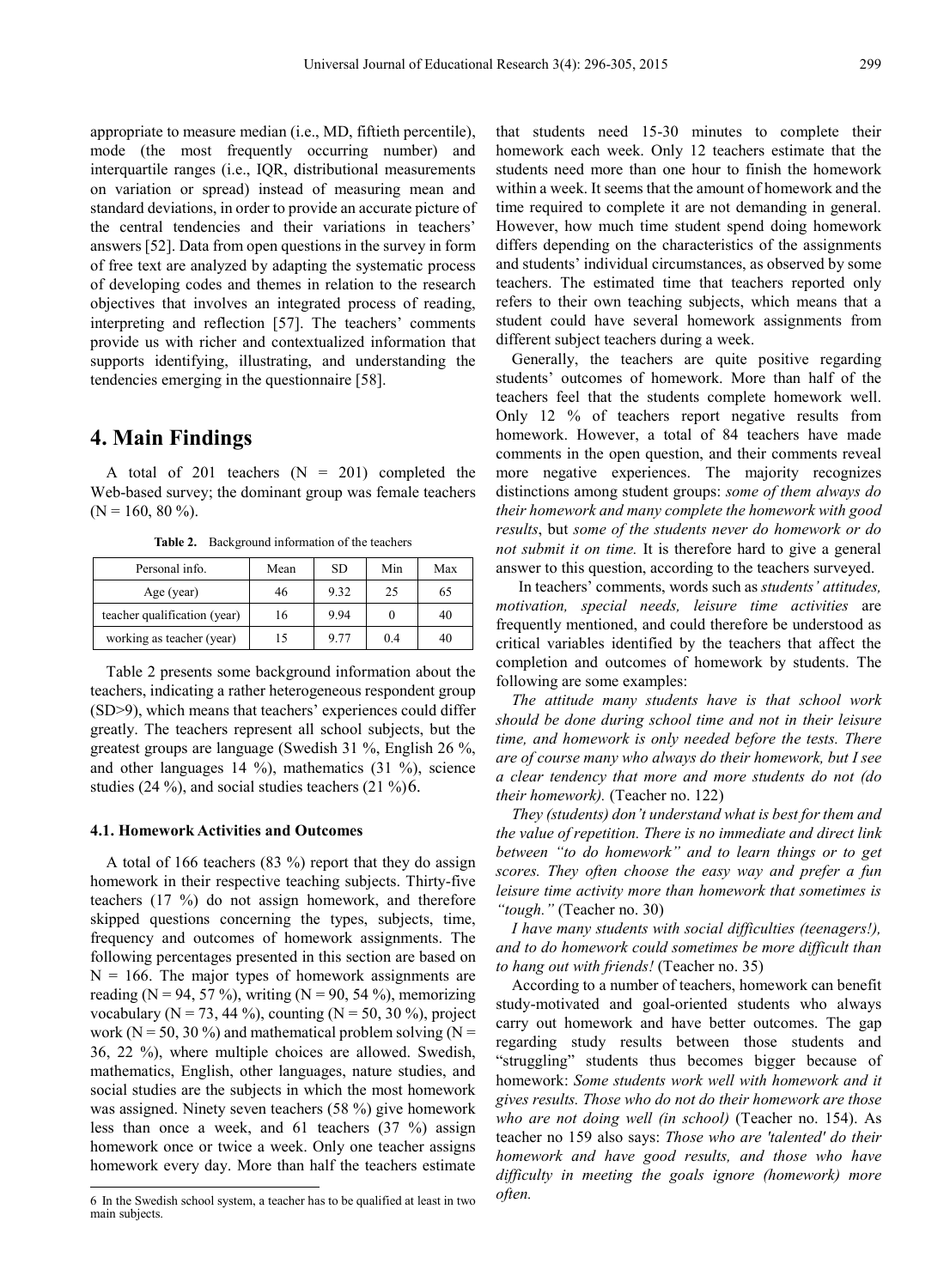## **4.2. Perceptions of the Purpose of Homework**

A total of 23 items were related to this theme, of which 22 were rating scale questions and one was an open question. Full results from the rating scale items concerning teachers' perception regarding the purposes of homework are presented in Appendix 1.

The results show that teachers give the highest value to reinforcing and consolidating knowledge already gained and to practicing skills through repetition (see Appendix 1, items 1 and 2), where scale 6 (agree mostly) is preferred as both the fiftieth percentile score (median) and the most frequently occurring score (mode). Furthermore, the interquartile ranges are at level one for both items, indicating a very small deviation from the median values, which shows that teachers have common perceptions regarding these statements. Homework is seen as most useful for subjects such as mathematics and language because *language and mathematics require some extended knowledge, which students have difficulty to learn only during class period, that must be repeated over time to be consolidated* (teacher no. 47). Teacher no. 117 also points out that *it is important to have homework, especially in mathematics. Then, the students repeat the basics and work out what they are doing right in the current field.* According to a number of teachers, homework is important in language learning in terms of memorizing new words so students can build up their vocabularies. In the teachers' comments, repetition is a term often mentioned. *I believe that homework should exist, but that they should have the function of repetition or shorter reading assignments,* as teacher no. 29 says.

The findings also indicate that teachers generally do not pay attention to the non-instructional purposes of homework; only item 16 regarding students' ability to take responsibility for themselves has the typical value on highest level (mode  $=$ 6, see Appendix 1). We can also read in the table that the largest group of teachers do not see relations between homework and the development of students' self-regulation,

better time-management abilities, and parental involvement (see Appendix 1, items from 17 to 20, where mode  $= 1$ ). As for the notion that homework is for the sake of tradition or parents' requirement, a majority of the teachers totally disagree with such statements, with very small or no deviations from the median values, indicating a common view among teachers (see Appendix 1, items 21 and 22).

#### **4.3. Pedagogical Premise**

Table 3 reveals the levels of teachers' preferences in dealing with factors that are relevant to homework design and management. The teachers believe that the appropriate degree of difficulty and amount of homework are the most important factors that should be taken into account when assign homework (see items 1 and 2, where the both median and mode are at level 6, and the IQR is at level one, indicating a very small deviation from the median). Other factors such as the form and type of homework are also of importance. According to teacher no. 30, *homework should be backward-looking and repetitive in its nature. It could be only reading a short text for understanding. Homework in completely new areas will not be given to younger ages (up to age 7)*. Feedback (item 3) is also regarded as an important factor. All 166 teachers who assign homework report that they all give feedback on homework using different methods (multiple choices are permitted). Among these methods, the frequently used feedback strategies include the teacher correcting and giving written comments on individual students' homework (62 %), or the student demonstrates his/her homework to the whole class (42 %).

The largest group of teachers also indicates the importance of factors such as giving consideration to students' motivations and their individual conditions, as well as the variation of homework (items 4, 5 and 6). As we can also see, information communication technologies (ICT) are not regarded as important means and tools for homework practices (item 9).

| Item | Pedagogical ideas behind homework design                                                  | $MD*$ | Mode | $IOR**$ |
|------|-------------------------------------------------------------------------------------------|-------|------|---------|
|      | Students should be able to understand the task and able to solve it by themselves         | 6     | 6    |         |
|      | Homework should be given in moderate amounts                                              | 6     | 6    |         |
|      | Students should be given feedback on their homework                                       |       | 6    |         |
| 4    | Homework should take into account students' individual circumstances and needs            |       | 6    |         |
|      | Homework should motivate and stimulate students' learning                                 |       | 6    |         |
| 6    | Homework should be varied                                                                 | 4     | 6    |         |
|      | Homework should be interesting for the students                                           | 4     | 4    |         |
| 8    | Homework should be given in cooperation and coordination among subject teachers           | 4     | 4    |         |
| 9    | Modern technologies and Internet resources should be taken into account to be<br>utilized |       |      |         |

**Table 3.** Pedagogical premise regarding homework design and assignment

\*MD = median; \*\*IQR = interquartile ranges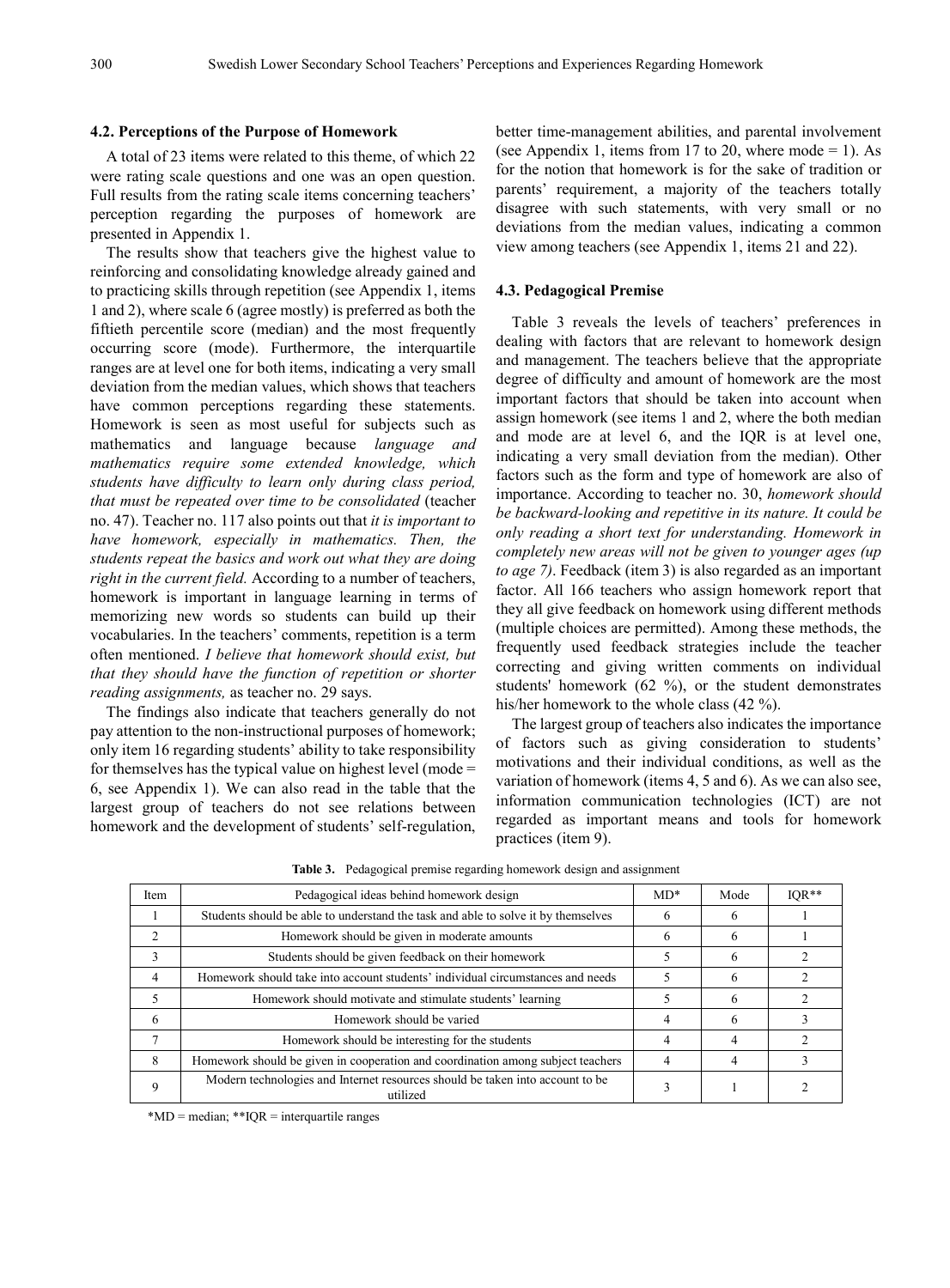In teachers' comments, the importance of giving clear instructions for homework assignments has been addressed. Some teachers also wish to be free from homework or minimize homework. They believe that if students would work more effectively during their school time, it would not be necessary to assign homework. As one teacher says:

*My opinion is actually - so little homework as possible, and most of the homework should be done during school hours. Those who do not receive the support they need at home can be even more behind with the school work. (Teacher no. 1)*

#### **4.4. Homework in School**

Actually, many schools have been trying to carry out homework in school. It is reported by most of the teachers (N  $= 150, 75\%$  that there are organized homework activities during school hours in their schools, instead of homework at home. According to teachers' descriptions, the activities are organized directly after the school time in most cases and students are not obligated to attend, even though this activity is sometimes on the school schedule.

The form, content, and structure of activities differ among schools; more than half of the teachers  $(N = 96)$  report that this kind of activity is organized once a week, and 35 teachers  $(N = 35)$  report that such activities occur two or more times a week. In most cases  $(N = 148)$ , one or more teachers/educators are available to support the students during the activities. The students also have the opportunity to help each other  $(N = 131)$ . More than half of the teachers  $(N = 115)$  report that the homework assistance activities in their schools mix students from different grades.

However, the activity is more critical in practice. Many teachers point out deficiencies in the arrangement of homework assistance activities. In most schools, the students show a weak interest in participating in such activities. *In many cases, the students who need support with homework do not utilize the opportunity* (Teacher no. 39). *The students do not take the opportunity to use the homework assistance activities and do not use the time effectively* (Teacher no. 12). It seems that the communication among the class teachers, subject teachers, and the teachers who are in charge of the homework activities is poor. As one teacher writes: *There are not always teachers there who hold the homework activities. It is not unusual that the activities were deleted because the teachers in charge were absent – which we seldom be informed in advance* (Teacher no. 3). Lack of resources in terms of time for teachers to plan, manage, and evaluate the activities is mentioned in many teachers' comments. Some teachers point out defects at the level of school leadership and management in terms of inadequate planning with regard to scheduling and tasks.

*Homework assistance in our school is during our working team time when we have meeting/planning. The teacher that has students attending the homework assistance must be "in two places at the same time", and then go between the meeting and students.* (Teacher no. 75)

Table 4 shows the tendencies regarding who the teachers think the organized homework assistance activities will benefit. It seems that the teachers have a common view that such activities will benefit students who need more support for various reasons (items 1 and 2). The statement that homework could provide opportunities to challenge talented students is not highly valued, with a median value of 3 (MD = 3) and mode value of 1. However, there is a quite wider distribution among the teachers' answers  $(IQR = 3)$ , suggesting that teachers do not have common understanding of the statement.

| Item | Homework in school will benefit:                                | $MD*$ | Mode | $IQR**$ |
|------|-----------------------------------------------------------------|-------|------|---------|
|      | Students who cannot get support at<br>home                      | 6     | 6    |         |
| 2    | Students who have special needs                                 | 5     | 6    |         |
| 3    | Increasing homework<br>completion                               | 4     | 6    | 2       |
| 4    | Students who have a lot of activities<br>during<br>leisure time | 4     | 6    | 2       |
|      | Talented students who need to be<br>challenged                  | 3     |      |         |

**Table 4**. Teachers' opinion on organized homework assistance activities in school

\*MD = median; \*\*IQR = interquartile ranges

## **4. Discussion**

This study investigates and analyzes the teachers' experiences of homework activities and their understandings of the purposes and functions of homework, as well as the potential and challenges related to homework implementation. The ambition is to gain insight into homework practices in Swedish lower secondary schools and contribute to knowledge regarding its educational implications.

The results indicate that homework is a common practice in Swedish schools, although it is not regulated in the national curriculum [12,13]. The absence of regulation in the use of homework means that it is up to teachers, on the basis of their respective mandates, to determine whether and how they want to include homework as part of the educational activities in their classrooms. In the current study, the majority of teachers do assign homework in most school subjects, applying different types and strategies. This practice can be understood in relation to teachers' perceptions of the purpose of homework. The results reveal that both instructional and non-instructional purposes of homework are realized by the teachers, but they tend to prefer instructional purposes, as presented in Appendix 1. Despite the unclear correlation between homework and achievement, as many researchers indicate [1,2,4,24], it seems that among teachers there is a quite strong belief that homework can fulfill the function of improving students' learning and academic achievement. They argue that homework benefits students' learning when it addresses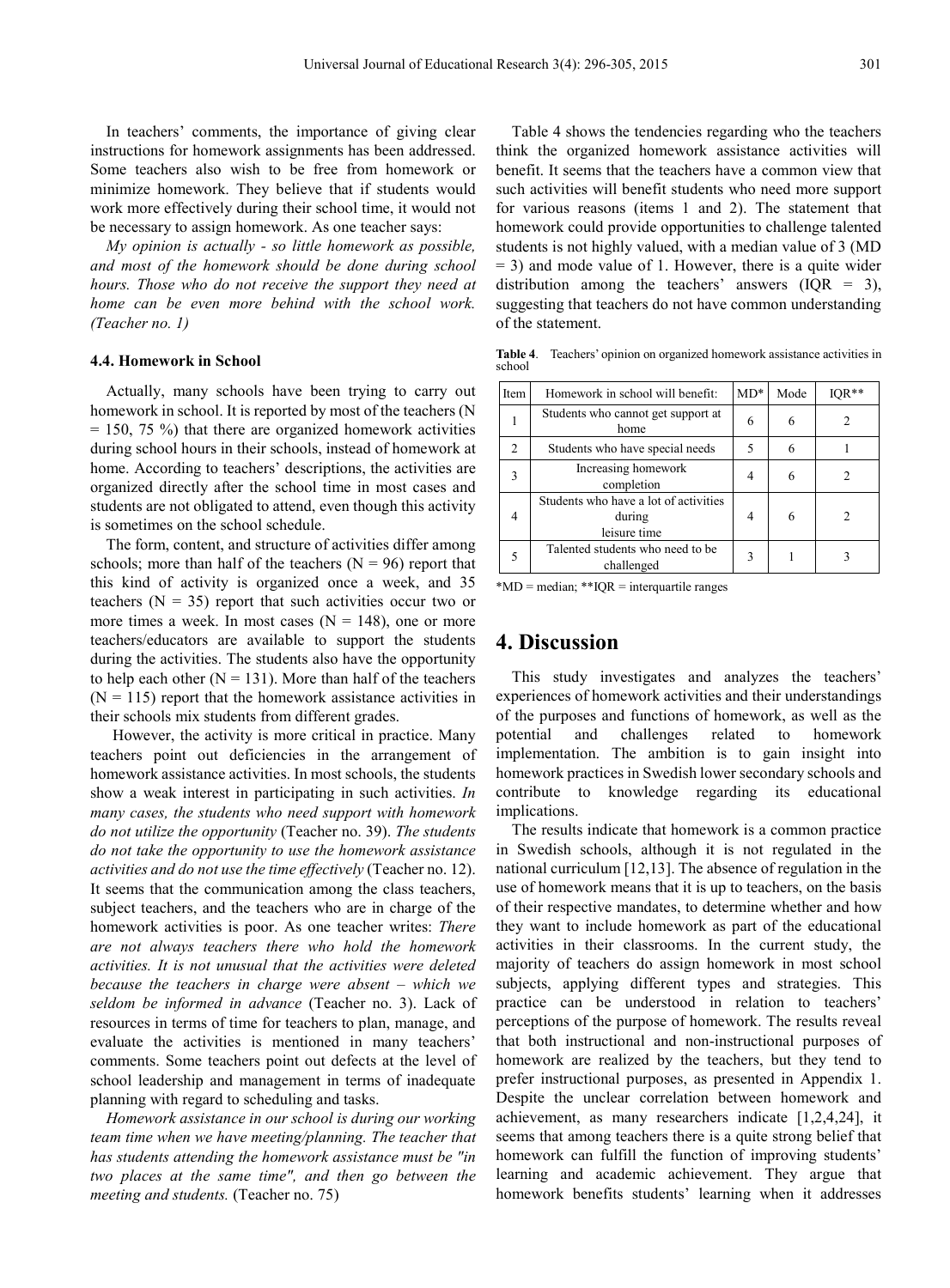reinforcing knowledge that has already been taught in classroom and increases skill proficiency through repetition and exercises. This result confirms the findings of previous international research showing that teachers tend to use homework to reinforce academic content for students at higher grade levels, such as secondary schools [19-22]. However, in contrast to findings from previous studies [8,9,28], teachers in this study do not realize correlations between homework and the development of students' self-regulation and time-management abilities (see item 17 and 18 in Appendix 1), which could be a consequence of teachers' emphasis on the instructional purpose of homework. It could also be a result of teachers' more negative experiences and concerns regarding the outcomes of homework.

The results also indicate that most teachers are aware of the importance of pedagogical and didactical aspects in relation to the design and management of homework. They highlight the necessity of determining the appropriate degree of difficulty and amount of homework assignments (see Table 3). Previous research also provided evidence that too many homework assignments could cause additional stress on students and negatively impact their homework behaviors in terms of irritation and repugnance, which could influence the homework completion in a negative way. If homework is too much and too difficult, students may be overwhelmed and thus experience homework-related weariness and lose the motivation and desire to complete homework [1,2,6,10,11].

However, teachers report that even when the homework given is not demanding in terms of either the amount or the time required to complete it, they experience some deficiencies in homework outcomes. A great number of the total 84 comments describe issues such as uneven attitudes and quality levels among the students, as well as the low ratio of completion and delayed submission time. According to the teachers, this may be due to students' lower motivation and insufficient support in completing homework. Research on students' experiences and attitudes toward homework indicates that their motivation and effort concerning homework are affected by their perceptions of homework quality, control, conscientiousness, expectancy and value beliefs, at both class and individual levels [59]. In a previous study, students reported that a great part of their homework was the same assignment they had done in class, which resulted in the students not seeing the value of doing homework [40]. This could be discussed in relation to teachers' emphasis on applying repetition as the main task of homework in the current study. In a learning context, it is necessary to practice and exercise knowledge and skills through repetition. However, it could be easy to generate a misunderstanding that repetition means monotonous and simple repetitive exercises. In such a case, repetition could be perceived by the students as boring and meaningless, therefore negatively affecting their motivation and willingness to do homework. Bempechat [32] highlights the importance of making homework more meaningful for

students as a conditional factor affecting the efforts and outcomes of homework. A meaningful assignment requires clear instructions, variation of tasks, and timely feedback, as well as taking into account students' individual circumstances and needs in order to increase their motivation and interest [31], as the majority of teachers in this study agree (see Table 3).

In line with the findings of previous research [47-49, 60], teachers in this study also recognize that the gaps among students with diverse family backgrounds and individual conditions have been critical challenges for homework activities, and homework in turn could have contributed to increasing these gaps. Therefore, they see school-organized homework assistance activities as a potential strategy for dealing with this issue. According to the teachers, this kind of activity initiated by schools could benefit "struggling" students, for instance, students with special needs and who those cannot get support at home. For those students, during the activities, teachers could have the opportunity to give explicit instructions about the tasks and thus provide subject-specific, content-related support, which is important in terms of providing the "scaffolding" for learning [61]. When interactions with the students during these activities are more content related and goal oriented, teachers could also have more opportunities to identify individual students' abilities and predict what the students can do independently in the future [61]. However, the results of this study indicate a lack of activity management at the organizational level in many schools, indicating a need for more reflection, more resources, more strategies to engage students' participation, and more collaboration among teacher teams.

## **5. Conclusion and Recommendations**

The findings provide evidence of both positive and negative experiences of homework practices among teachers, reflecting their understanding of the potential and challenges associated with homework. While homework is considered necessary to improve student performance, teachers were not as optimistic about its social functions as previously assumed. Completion and outcomes of homework are the issues of concern for the teachers, who also recognize the danger of unequal schooling related to homework activities. While homework would benefit students who are focused and motivated to study, it may be unfavorable for the struggling students with lower study motivation and less support from home, which could lead to increasing the gap between students based on their backgrounds and levels of motivation. If homework is to benefit all students, it is important to adapt its coverage and difficulty to students' levels and individual conditions. Homework at home may not be the best way of reinforcing students' knowledge and skills; instead, homework activities organized and managed by teachers in schools might contribute to more equitable and effective schooling. The pedagogical implications for the teacher's work imply not assigning homework for homework's sake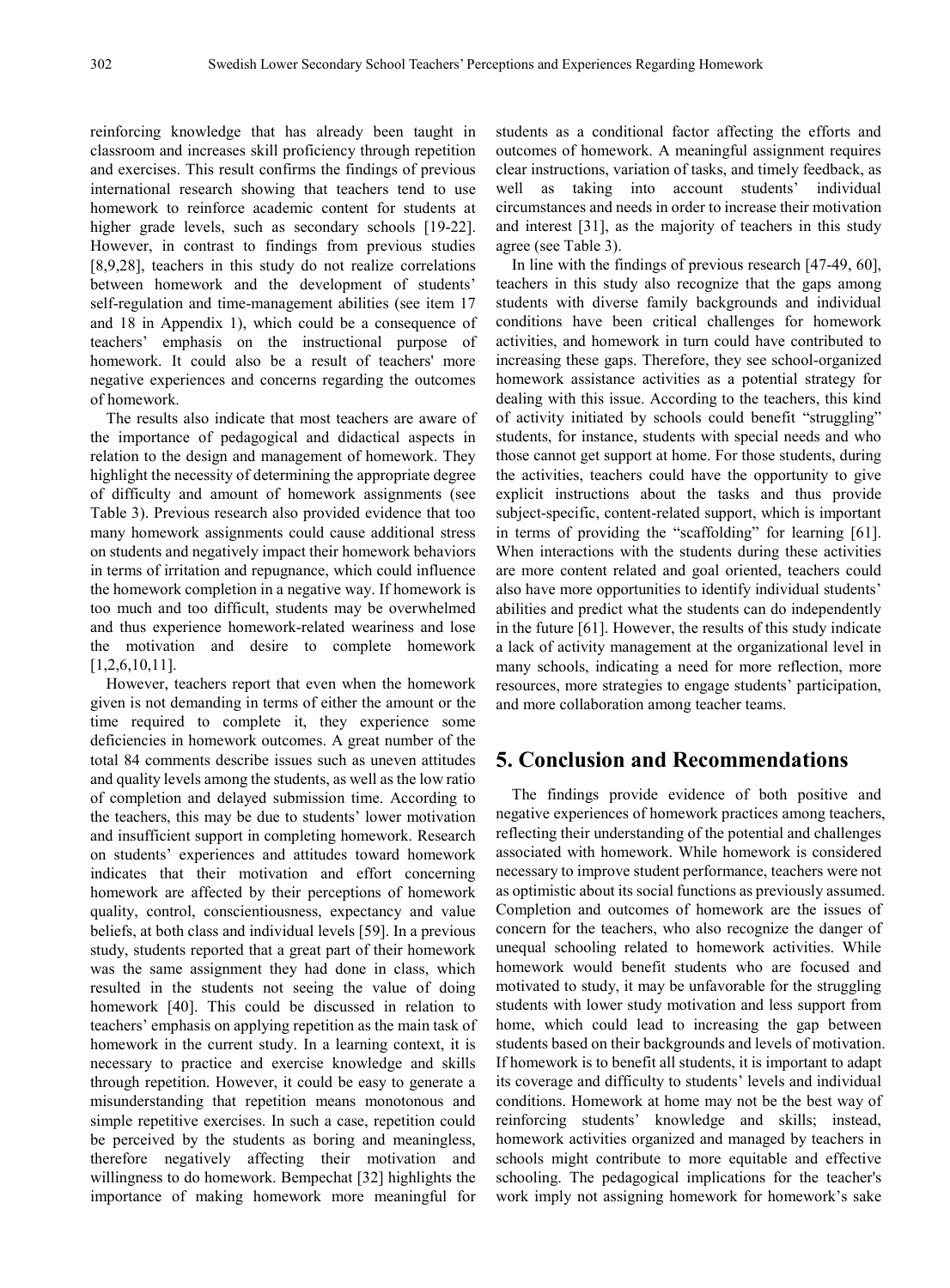without critically examining its quality, and not taking for granted that homework automatically achieves positive functions. If homework is meant to achieve educational goals in the curriculum, teachers should be expected to reflect on what, why and how homework can be designed and managed to improve student learning and development.

## **6. Limitations and Further Research**

Due to the limited number of samples, the results of this study cannot be generalized. The ambition was to involve all lower secondary school teachers in nine municipalities, but the rate of responses to the survey were low. It is difficult to know the actual reasons why many teachers did not answer the questionnaire, but lack of time has been a well-known factor in the teaching profession. The survey consists of a total 69 items, which might have contributed to the number of teachers who chose not answer the questionnaire because of time constraints. Furthermore, we should be cautious with the findings from the survey, due to the use of self-reported data. Although the respondents had the opportunity to provide additional answers or comments at the end of every

theme, their answers were relatively short, which could be a limitation for contextual and holistic interpretations of the results. Interviews with teachers representing schools with different circumstances and different subject would be warranted in order to develop a more contextualized and comprehensive understanding of the complex phenomenon of homework. Furthermore, students are the main actors regarding homework activities, and their experiences and opinions are definitely important in this research field. Parents' and school leaders' perspectives are also crucial, especially regarding the support and resources necessary for better results from homework. Longitudinal case studies should be conducted in the future to examine homework assignments and practices and identify good examples for educational implications.

## **Acknowledgements**

This work was supported by Umeå School of Education at Umeå University under Grants Dnr. 223-3122-10 and Dnr. 223-1004-13.

# **Appendix 1**

#### **Teachers' perceptions of the purposes of homework**

| Item           | Purpose of homework                                                                                                                                 | Median         | Mode           | Interquartile<br>ranges |
|----------------|-----------------------------------------------------------------------------------------------------------------------------------------------------|----------------|----------------|-------------------------|
| -1             | Reinforcing and consolidating knowledge that has already been introduced in<br>class                                                                | 6              | 6              | 1                       |
| $\overline{c}$ | Practicing skills through repetition                                                                                                                | 6              | 6              | $\mathbf{1}$            |
| 3              | Preparing for tests and improving performance                                                                                                       | $\overline{4}$ | 6              | $\overline{c}$          |
| 4              | Developing good learning techniques and working habits                                                                                              | 4              | 5              | 2                       |
| 5              | Providing opportunities to deepen knowledge and take challenges                                                                                     | 4              | $\overline{4}$ | 2                       |
| 6              | Applying individualized learning                                                                                                                    | 3              | 4              | 3                       |
| $\overline{7}$ | Introducing students to new material that the teacher will present in the coming<br>lesson                                                          | 3              | 4              | 2                       |
| 8              | Providing opportunities and time to reflect on own learning                                                                                         | 3              | 3              | 3                       |
| 9              | Providing opportunities to utilize resources outside of school such as the library,<br>Internet, reference literature and other community resources | 3              | 1              | 3                       |
| 10             | Providing opportunities to carry out bigger projects extending for longer periods                                                                   | 3              | $\mathbf{1}$   | 3                       |
| 11             | Providing opportunities to work independently                                                                                                       | 3              | 1              | $\overline{c}$          |
| 12             | Shifting the learning environment                                                                                                                   | $\overline{2}$ | 1              | 3                       |
| 13             | Facilitating the achievement of goals of the curriculum that cannot be covered in<br>school                                                         | 2              | 1              | 3                       |
| 14             | Assessing students' knowledge and skills                                                                                                            | 1              | 1              | 2                       |
| 15             | Providing opportunities for collaborative learning with peers                                                                                       | 1              | 1              | 2                       |
| 16             | Improving students' abilities to take personal responsibility                                                                                       | $\overline{4}$ | 6              | 3                       |
| 17             | Developing students' self-discipline/regulation                                                                                                     | 3              | $\mathbf{1}$   | 4                       |
| 18             | Improving students' abilities in time management and performing tasks more<br>efficiently                                                           | 3              | 1              | 3                       |
| 19             | Providing parents the opportunity to become involved in the child's schooling                                                                       | 3              | $\mathbf{1}$   | 2                       |
| 20             | Providing parents the opportunity to have insight into school work                                                                                  | 3              | $\mathbf{1}$   | $\overline{2}$          |
| 21             | Meeting the requirements of parents to provide homework                                                                                             | 1              | 1              | $\mathbf{1}$            |
| 22             | It is a tradition to assign homework                                                                                                                | 1              | 1              | $\mathbf{0}$            |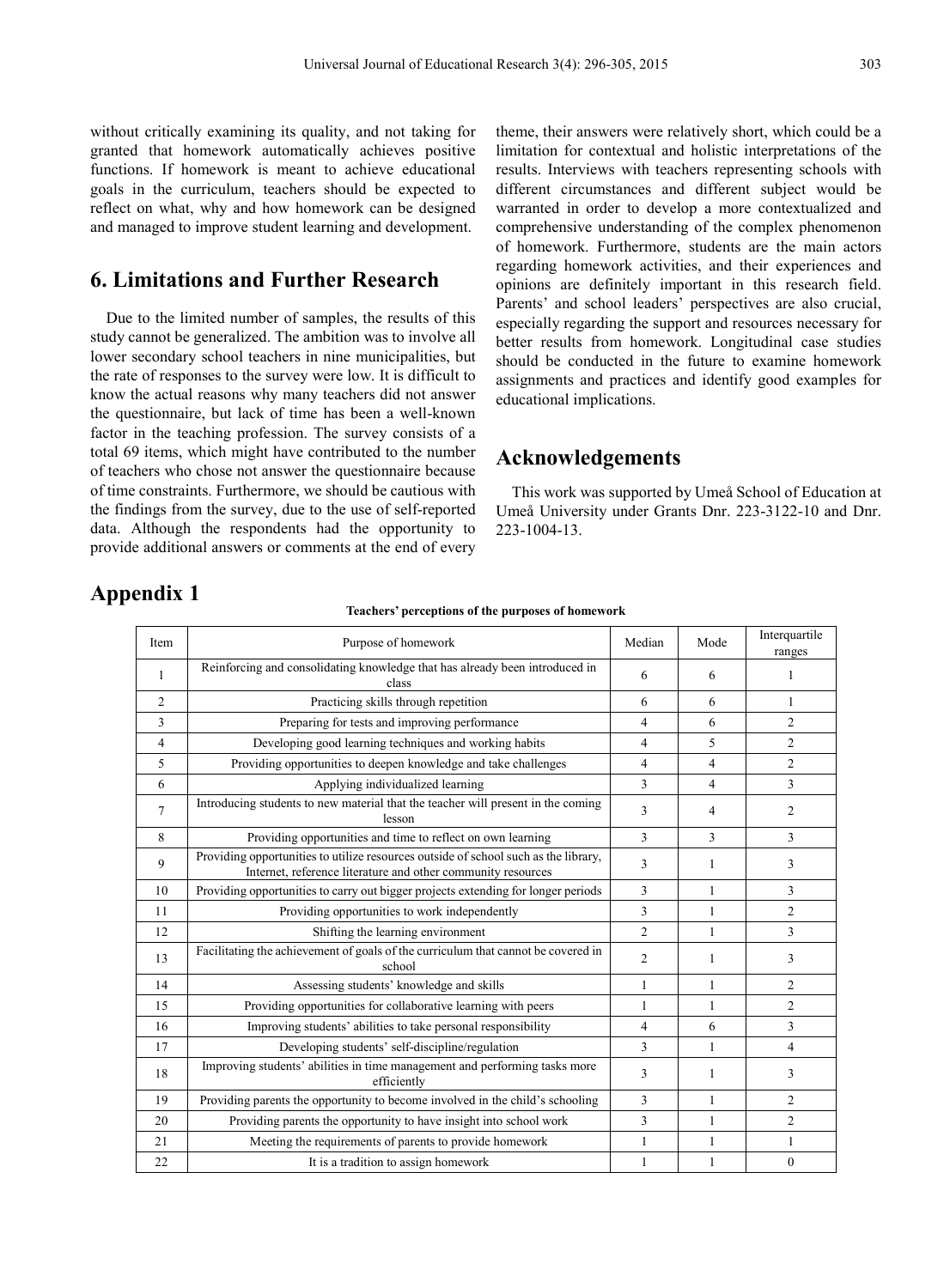## **REFERENCES**

- [1] Cooper, H., Robinson, J. C. & Patall, E. A. (2006). Does homework improve academic achievement? A synthesis of research 1987-2004. *Review of Educational Research. 76* (1), 1-69.
- [2] Van Voorhis, F.L. (2011b). Adding families to the homework equation: A longitudinal study of family involvement and mathematics achievement. *Education and Urban Society.* 43 (3), 323-338.
- [3] Dannesboe, K.I., Kryger, N., Palludan, C. & Ravn, B. (2010). The social world of children's homework. *International Journal of Parents in Education.* 4 (4), 11-22.
- [4] Dettmers, S., Trautwein, U. & Lüdtke, O. (2009). The relationship between homework time and achievement is not universal: Evidence from multilevel analysis in 40 countries. *School Effectiveness and School Improvement.* 20 (4). 375-405.
- [5] Trautwein, U. & Koller, O. (2003). The relationship between homework and achievement: Still such a mystery. *Educational Psychology Review.* 1*5* (2), 115-145.
- [6] Trautwein, U. (2007). The homework-achievement relation reconsidered: Differentiating homework time, homework frequency, and homework effort. *Learning and Instruction.*  17, 372-388.
- [7] Trautwein, U., Lüdke, O., Schnyder, I. & Niggli, A. (2006). Predicting homework effort: Support for a domain-specific, multilevel homework model. *Journal of Educational Psychology.* 98 (2), 438-456.
- [8] Zimmerman, B. J. & Kitsantas, A. (2005). Homework practices and academic achievement: The mediating role of self-efficacy and perceived responsibility beliefs. *Contemporary Educational Psychology*. 30, 397-417.
- [9] Hattie, J. (2009). *Visible Learning.* London: Routledge.
- [10] Ramdass, D. & Zimmerman B. (2011). Developing self-regulation skills: The important role of homework. *Journal of Advanced Academics*. 22 (2), 194-218.
- [11] Xu, J. & Wu, H. (2013). Self-regulation of homework behavior: Homework management at the secondary school level. *The Journal of Educational Research.* 106, 1-13.
- [12] Hellsten, J. O. (2000). Skolan som Barnarbete och utvecklingsprojekt. En studie av hur grundskoleelevers arbetsmiljö skapas – förändras – förblir som den är (Diss.). Uppsala: Uppsala universitet.
- [13] Xu, J. (2009). School location, student achievement, and homework management reported by middle school students. The School Community Journal. 19, 27–43.
- [14] Lpo 94. (1994). Läroplan för det obligatoriska skolväsendet, förskoleklassen och fritidshemmet. Stockholm: Skolverket.
- [15] Lgr 11. (2011). Läroplan för grundskolan, förskoleklassen och fritidshemmet. Stockholm: Skolverket.
- [16] Skolverket (2009). *Sverige tappar i både kunskaper och likvärdighet.* Online Available:

http://www.skolverket.se/publikationer?id = 2473

- [17] Skolverket (2012). *Likvärdig utbildning i svensk grundskola? En kvantitativ analys av likvärdighet över tid. Rapport 374,*  Stockholm. Online Available: http://www.skolverket.se/publikationer?id=3322
- [18] Röstlund, L. (2013). Läxhjälp en miljonindustri. Online Available:http://www.aftonbladet.se/nyheter/article1534837 1.ab.
- [19] Larsson, L. (2012). Regeringen kör över kritik mot läxhjälp. VK, November 7, 2012.
- [20] Nilsson, M. (2012). Läxhjälp -- ett tecken på misslyckad skolpolitik. SvD, September 3, 2012.
- [21] Cooper, H. (2001). *The battle over homework: Common*  ground for administrators, teachers, and parents (2<sup>nd</sup> Ed.). Thousand Oaks, CA: Corwin Press.
- [22] Epstein, J.L. & Van Voorhis, F.L. (2001). More than minutes: teachers' roles in designing homework. *Educational Psychologist.* 36, 181-193.
- [23] Van Voorhis, F. L. (2004). Reflecting on the homework ritual: Assignments and designs. *Theory into Practice.* 43 (3), 205-212.
- [24] Warton, P. M. (2001). The forgotten voices in homework: Views of students. *Educational Psychologist.* 36 (3), 155-165.
- [25] Cooper, H. & Van Valentine, J. C. (2001). Using research to answer practical questions about homework. *Educational Psychologist.* 36, 143-153.
- [26] Cooper, H. (2007). *The battle over homework: Common ground for administrators, teachers, and parents*. Thousand Oaks, Calif.: Corwin Press.
- [27] Falch, T. & Rønning, M. (2011). Homework assignment and student achievement in OECD countries. *Working Paper Series*. No. 5/2011. Department of Economics, Norwegian University of Science and Technology. Online Available: http://www.svt.ntnu.no/iso/WP/2011/5\_homework.pdf
- [28] Trautwein, U. & Lüdtke, O. (2007). Student's self-reported efforts and time on homework in six school subjects: Between-students' differences and within-students' variation. *Journal of Educational Psychology.* 99, 432-444.
- [29] Pintrich, (2004). A Conceptual Framework for Assessing Motivation and Self-Regulated Learning in College Students. *Educational Psychology Review.* 16 (4), 385-407.
- [30] Zimmerman, B. J. (2008). Investigating self-regulation and motivation: Historical background, methodological developments, and future prospects. *American Educational Research Journal*. 45 (1), 166-183.
- [31] Bembenutty, H. (2009). Self-regulation of homework completion. Psychology Journal. 6, 138-153.
- [32] Bempechat, J. (2004). The motivational benefits of homework: A social-cognitive perspective. *Theory into Practice*. 43 (3), 189-196.
- [33] Cooper, H., Lindsay, J., Nye, B. & Greathouse, S. (1998). Relationships among attitudes about homework, amount of homework assigned and completed and student achievement. *Journal of Educational Psychology.* 90 (1), 70-83.